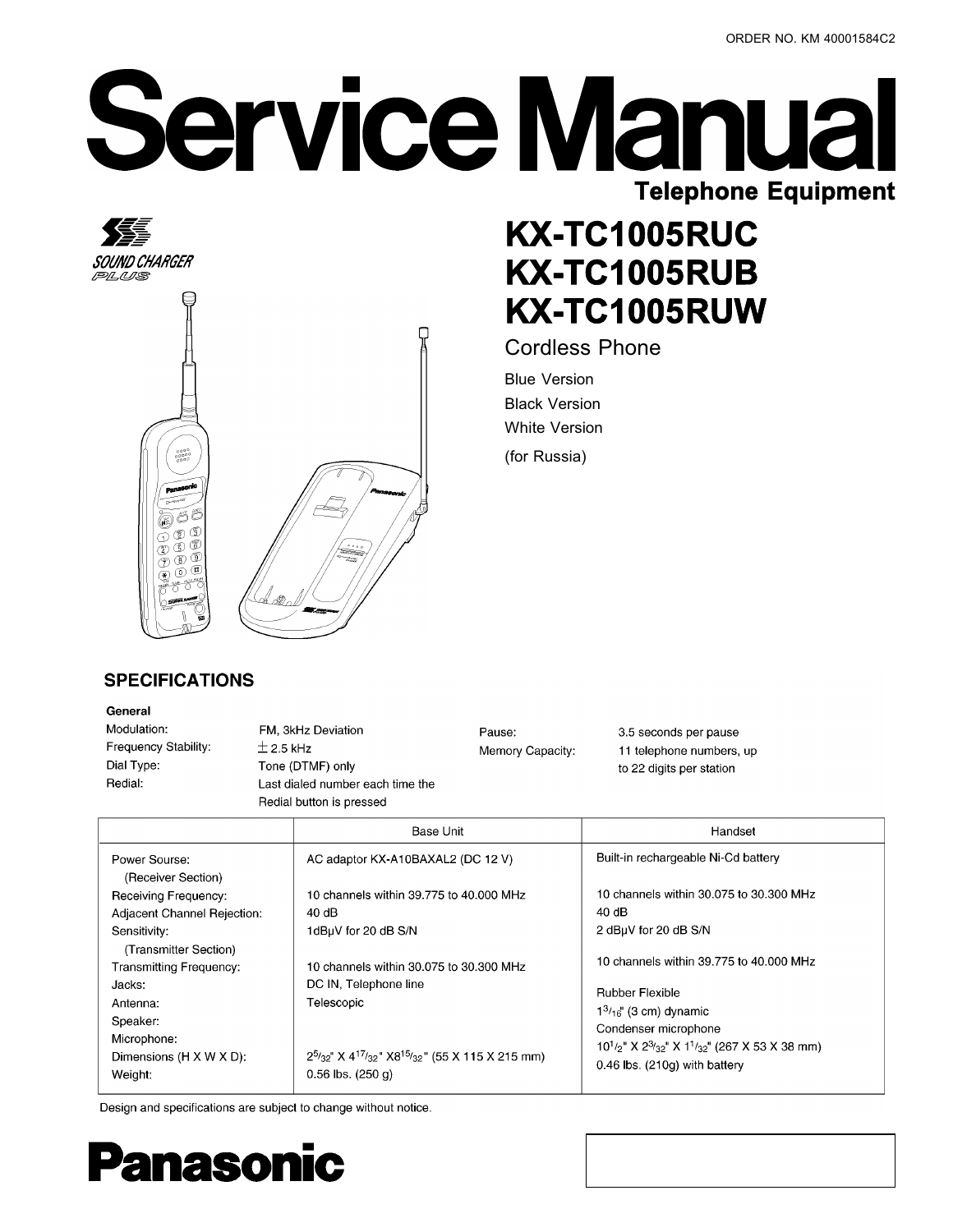### **16 SCHEMATIC DIAGRAM**

16.1. BASE UNIT

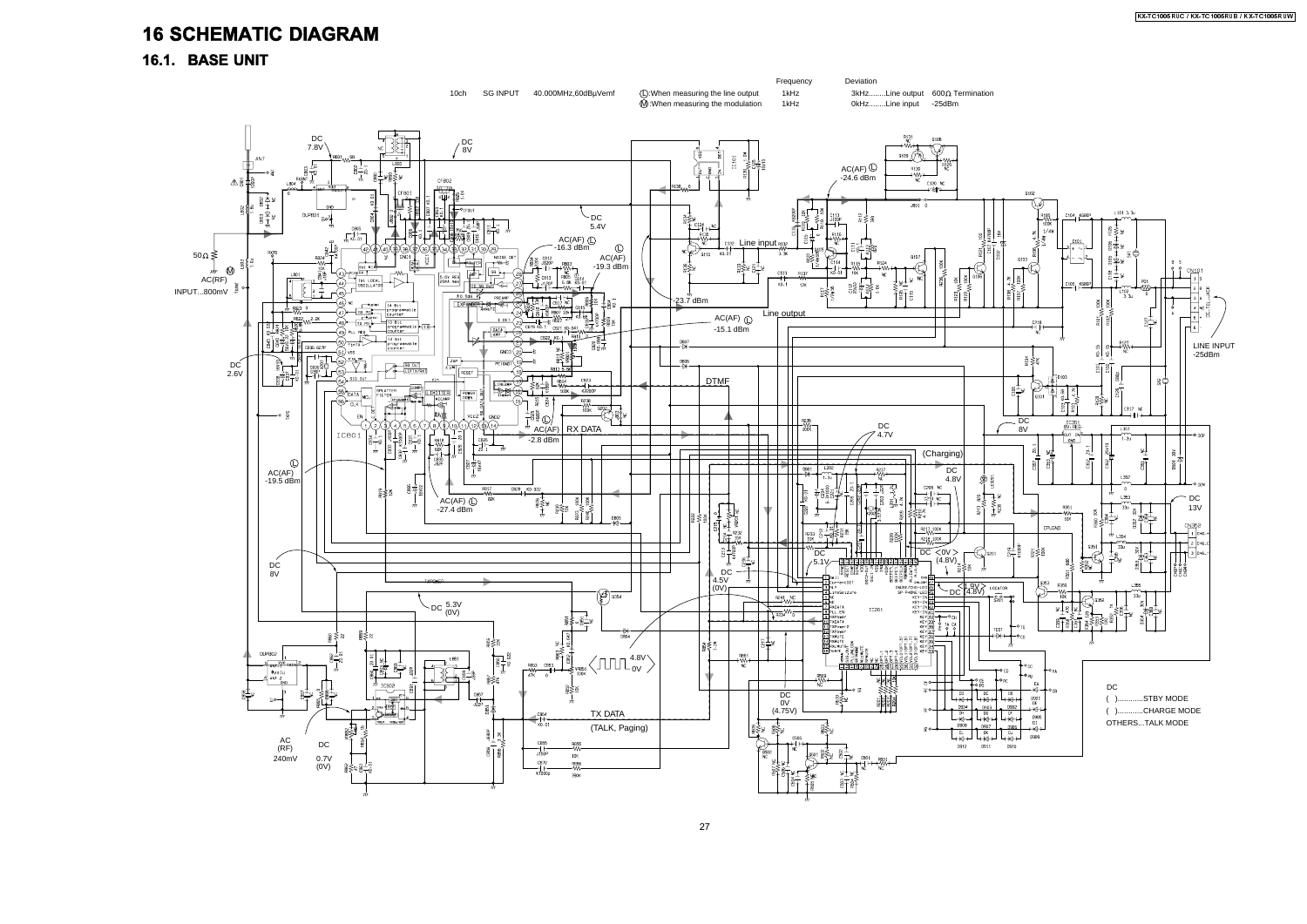

|     | a— міс іnpuт |         |  |
|-----|--------------|---------|--|
| MIC |              | -40 dBm |  |
|     |              |         |  |

| $Diode$ $\rightarrow$                                                                                                   |                        | Australia                          | Details of Option                                           |  |  |  |  |  |
|-------------------------------------------------------------------------------------------------------------------------|------------------------|------------------------------------|-------------------------------------------------------------|--|--|--|--|--|
|                                                                                                                         |                        | TC1005ALB/W Contents None Provided |                                                             |  |  |  |  |  |
|                                                                                                                         | (A) $11 \rightarrow 2$ | O                                  | RECEIVING 3 Level 2 Level (1)<br>VOLUIME 2 Level(2) 1 Level |  |  |  |  |  |
| dB - - -7dB - - 0dB - - - 14dB - - ), 2Level(1) (-5dB - - 0dB - - - 5dB - - )<br>7dB - 0dB - - 7dB - - ), 1 Level (0dB) |                        |                                    |                                                             |  |  |  |  |  |

#### 16.2. HANDSET